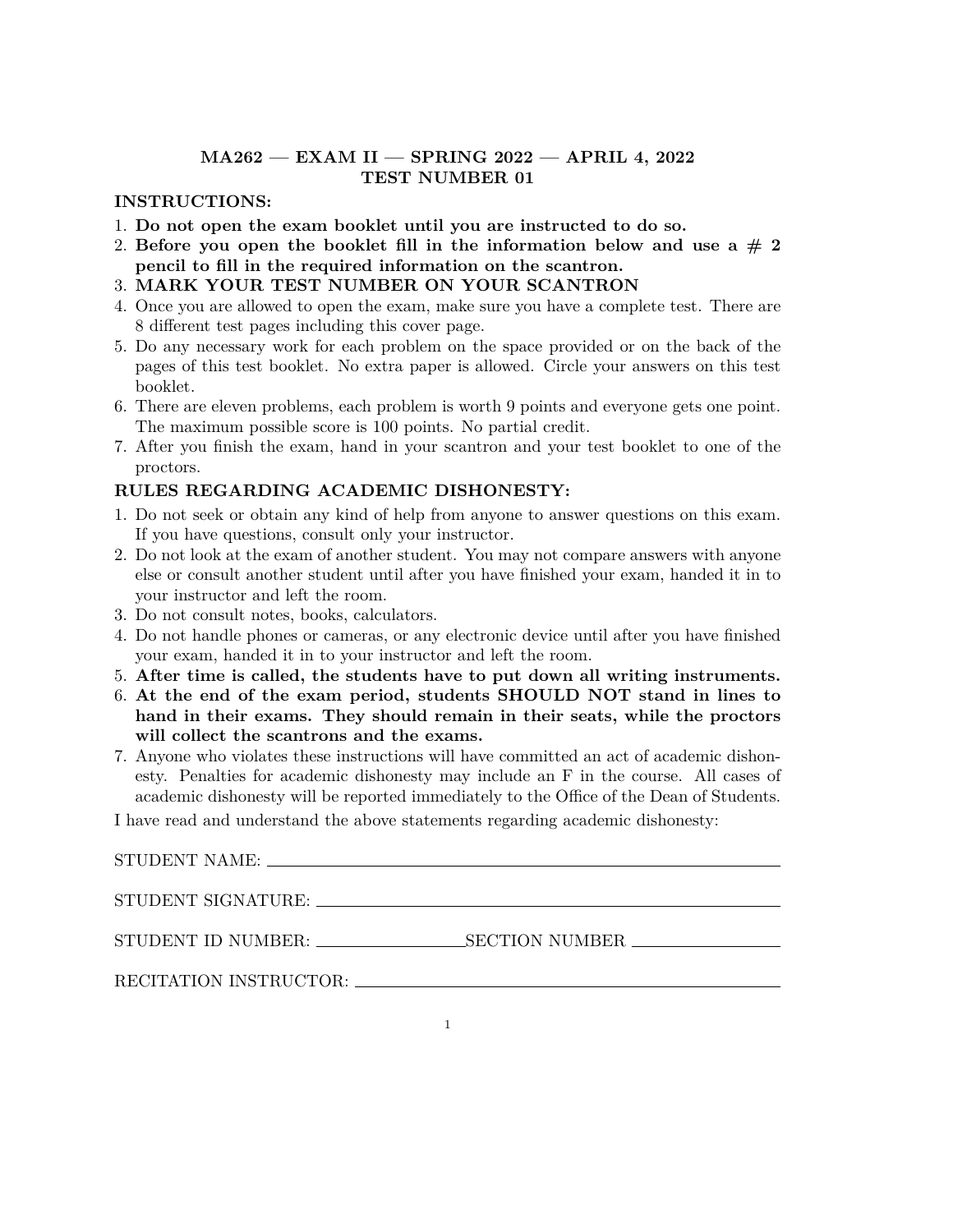- **1.** Which of the following statements are correct?
	- I. If **A** is a  $m \times n$  matrix and **b** a vector in  $\mathbb{R}^m$  which is not equal to zero, the set of vectors **x** in  $\mathbb{R}^n$  that satisfy the system  $\mathbf{A}\mathbf{x} = \mathbf{b}$  is a subspace of  $\mathbb{R}^n$ .
	- II. The set of vectors  $(x, y)$  in  $\mathbb{R}^2$  satisfying  $x^2 y^2 = 0$  is a subspace of  $\mathbb{R}^2$ .
	- III. If  $M_2(\mathbb{R})$  is the space of all  $2 \times 2$  matrices with real entries, then the set of all matrices in  $\mathbb{M}_2(\mathbb{R})$  which satisfy  $\mathbf{A} = -\mathbf{A}^T$  is a subspace of  $\mathbb{M}_2(\mathbb{R})$ .
	- IV. If  $M_3(\mathbb{R})$  is the space of all  $3 \times 3$  matrices with real entries, then the set of all matrices A in  $\mathbb{M}_3(\mathbb{R})$  such that  $\det(\mathbf{A}) = 1$  is a subspace of  $\mathbb{M}_3(\mathbb{R})$ .
	- V. If  $\mathbb{P}_2(\mathbb{R})$  is the space of polynomials of degree less than or equal to 2 with real coefficients, then the set of polynomials in  $\mathbb{P}_2(\mathbb{R})$  which are of the form  $ax^2 + b$ with *a* and *b* real, form a subspace of  $\mathbb{P}_2(\mathbb{R})$ .
	- A. Only I, III and V
	- B. Only II and III
	- C. Only III and V
	- D. Only I and IV
	- E. Only I, IV and V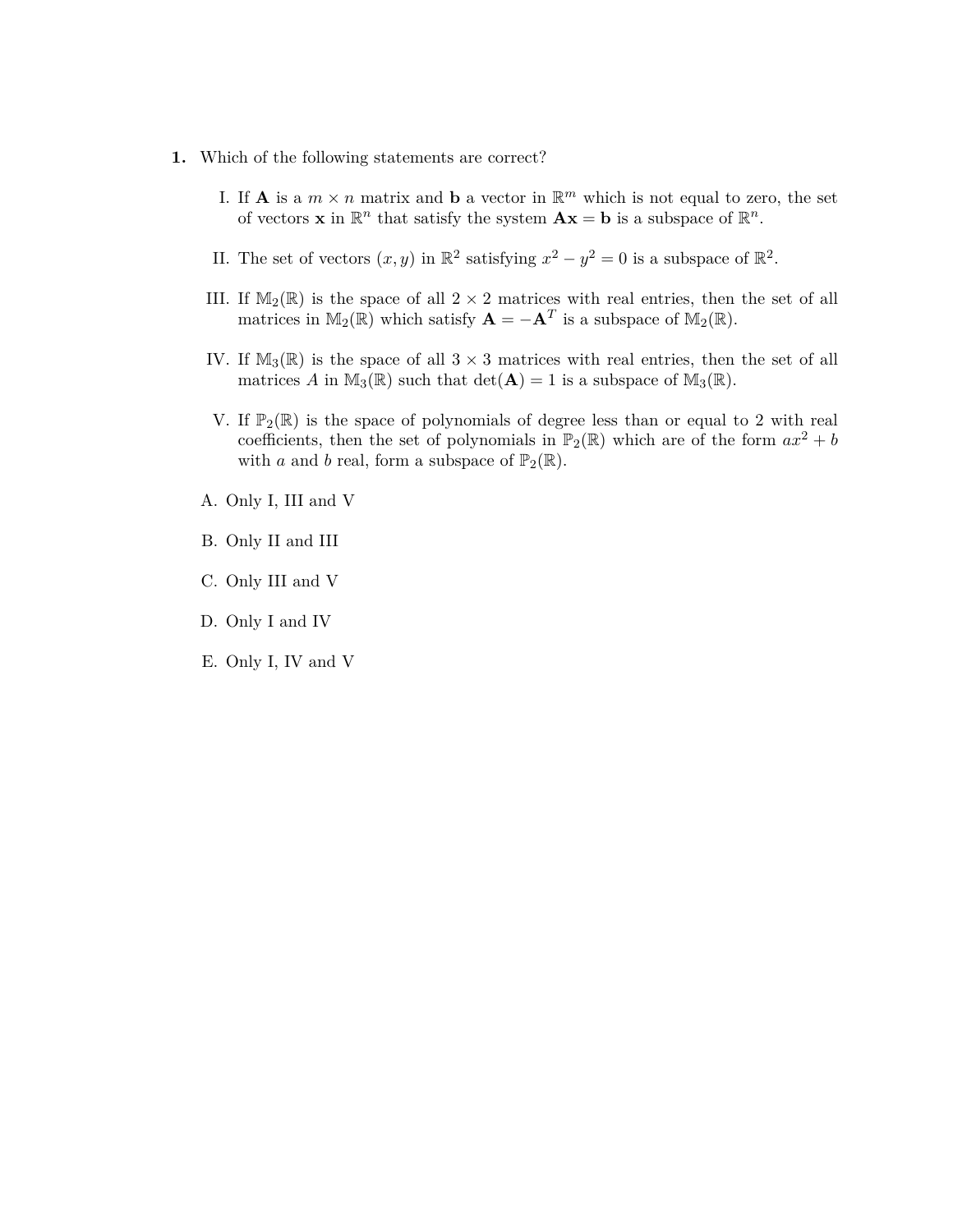**2.** Find a basis for the null space of the matrix *A* below.

|       |  | $\begin{bmatrix} 1 & 2 & 3 & 5 \end{bmatrix}$                                                      |
|-------|--|----------------------------------------------------------------------------------------------------|
| $A =$ |  | $\begin{bmatrix} 1 & 2 & 3 & 0 \\ 1 & 3 & 4 & 2 \\ 2 & 4 & 6 & -1 \end{bmatrix}$<br>$\overline{2}$ |
|       |  |                                                                                                    |

- A. *{*(1*,* 2*,* 1*,* 1)*}*
- B. *{*(1*,* 1*, −*1*,* 0)*}*
- C. *{*(1*,* 1*, −*1*,* 0)*,*(1*,* 2*,* 1*,* 1)*}*

D. 
$$
\{(1,-1,-1,0),(1,2,1,1)\}
$$

E. *{*(1*, −*1*, −*1*,* 0)*,*(1*,* 2*,* 1*,* 1)*,*(1*,* 0*,* 0*,* 1)*}*

## **3.** Let

 $\mathbf{V}_1 = (-1, 0, 0, 1), \ \mathbf{V}_2 = (1, 3, -1, 0), \ \mathbf{V}_3 = (1, 0, 1, 2) \text{ and } \mathbf{V}_4 = (0, -1, 2, 3).$ Determine the dimension of  $Span({{\bf{V}}_1, {{\bf{V}}_2}, {{\bf{V}}_3}, {{\bf{V}}_4}})$  in  $\mathbb{R}^4$ .

- A. 1
- B. 2
- C. 3
- D. 4
- E. 5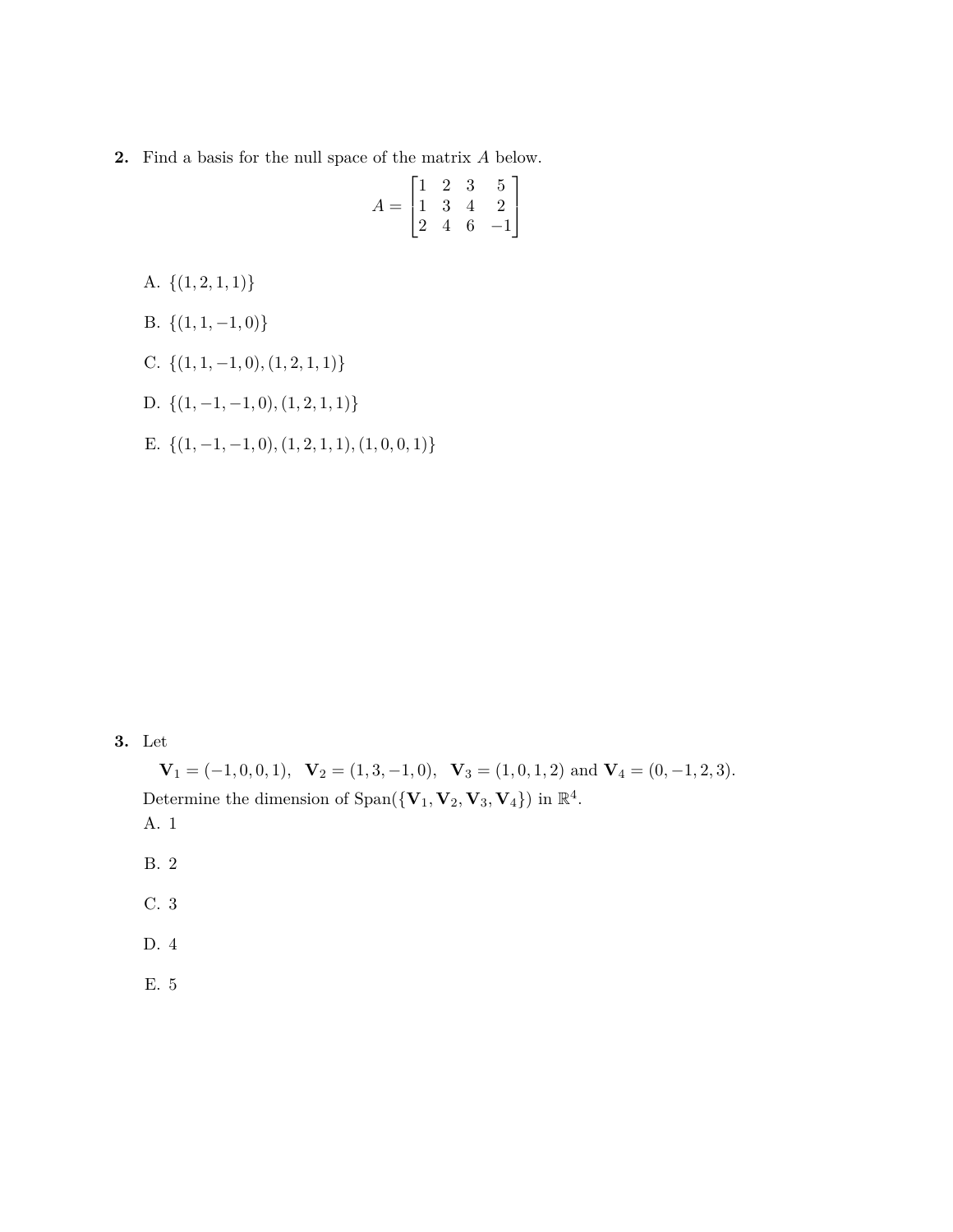- **4.** Let **A** be a  $6 \times 4$  matrix. We assume that Nullity( $\mathbf{A}$ ) = 0 (the dimension of the null space of  $A$  is equal to zero. Then the following can be said about  $\text{Colspace}(\mathbf{A})$  (the space spanned by the columns of **A**)?
	- A. It is a subspace of  $\mathbb{R}^6$  of dimension  $4$
	- B. It is a subspace of  $\mathbb{R}^4$  of dimension 2
	- C. It is a subspace of  $\mathbb{R}^6$  of dimension  $3$
	- D. It is a subspace of  $\mathbb{R}^4$  of dimension 3
	- E. It is a subspace of  $\mathbb{R}^6$  of dimension  $5$

**5.** Suppose that

$$
\det \begin{bmatrix} a & b & c \\ d & e & f \\ g & h & r \end{bmatrix} = 5.
$$

Find

$$
\det\begin{bmatrix}2g+3a&2h+3b&2r+3c\\d&e&f\\2a&2b&2c\end{bmatrix}.
$$

- A. *−*20 B. *−*10
- C. 5
- D. 10
- E. 20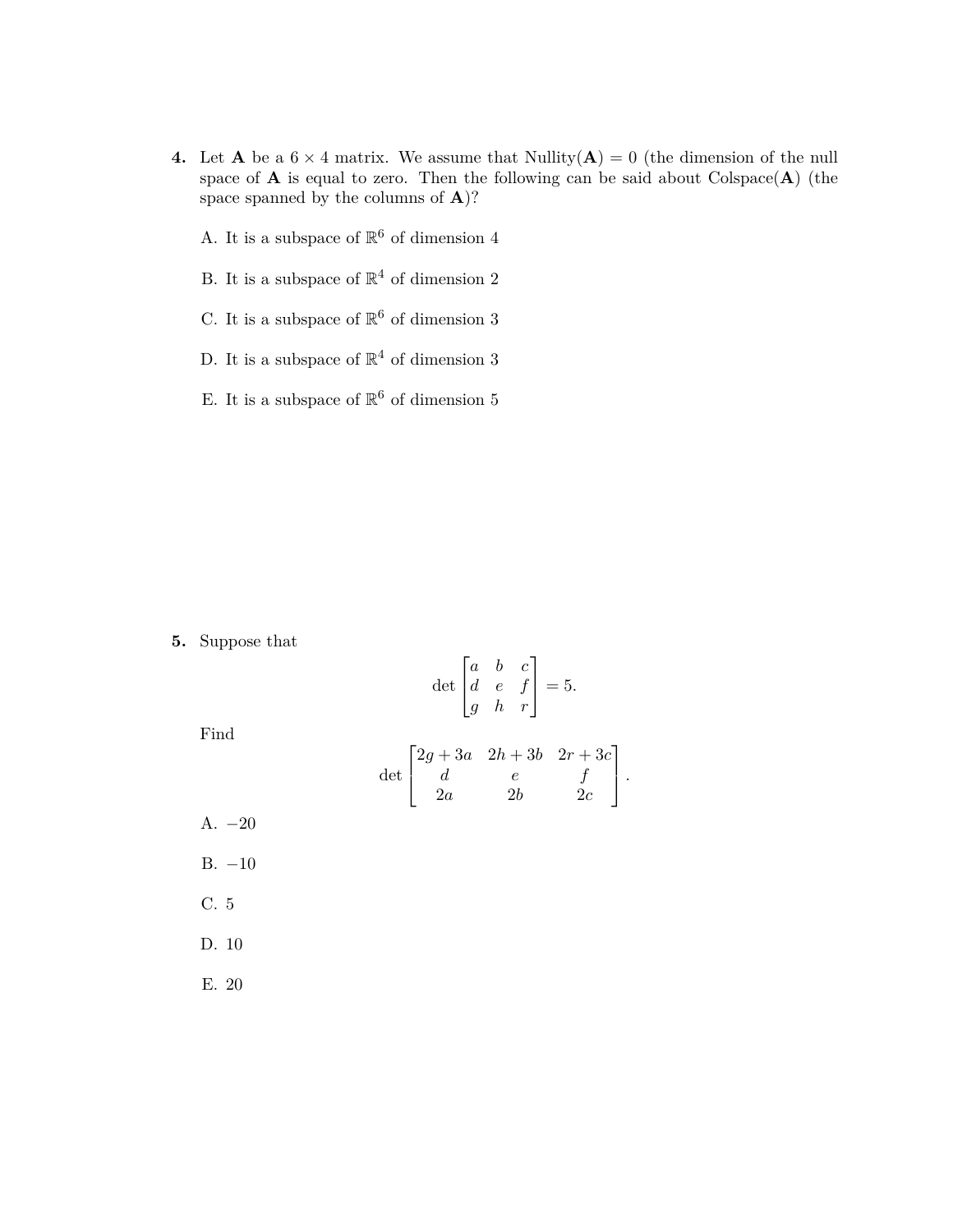**6.** Let  $A =$  $\begin{bmatrix} 1 & 2 \\ 3 & 4 \end{bmatrix}$ ,  $B =$  $\begin{bmatrix} 2 & 1 \\ 3 & 1 \end{bmatrix}$  and  $C = B^{-1}A = \begin{bmatrix} a & b \\ c & d \end{bmatrix}$ . Then  $a+b+c+d =$  (the sum of all the elements of the matrix *C* is equal to).

A. 2

- B. *−*1
- C. *−*4
- D. 0

E. *−*2

**7.** Let

$$
A = \begin{bmatrix} 2 & -1 & -1 \\ -1 & 2 & -1 \\ 1 & -1 & 2 \end{bmatrix}
$$

and let  $A^{-1} = (a_{jk})$ . Given that  $\det(A) = 6$  find  $a_{12}$ , which is the element on the first row and second column of *A−*<sup>1</sup> .

A.  $\frac{1}{2}$ B.  $-\frac{1}{2}$ 2  $C. \frac{1}{4}$ D.  $-\frac{1}{4}$ 4 E.  $\frac{1}{6}$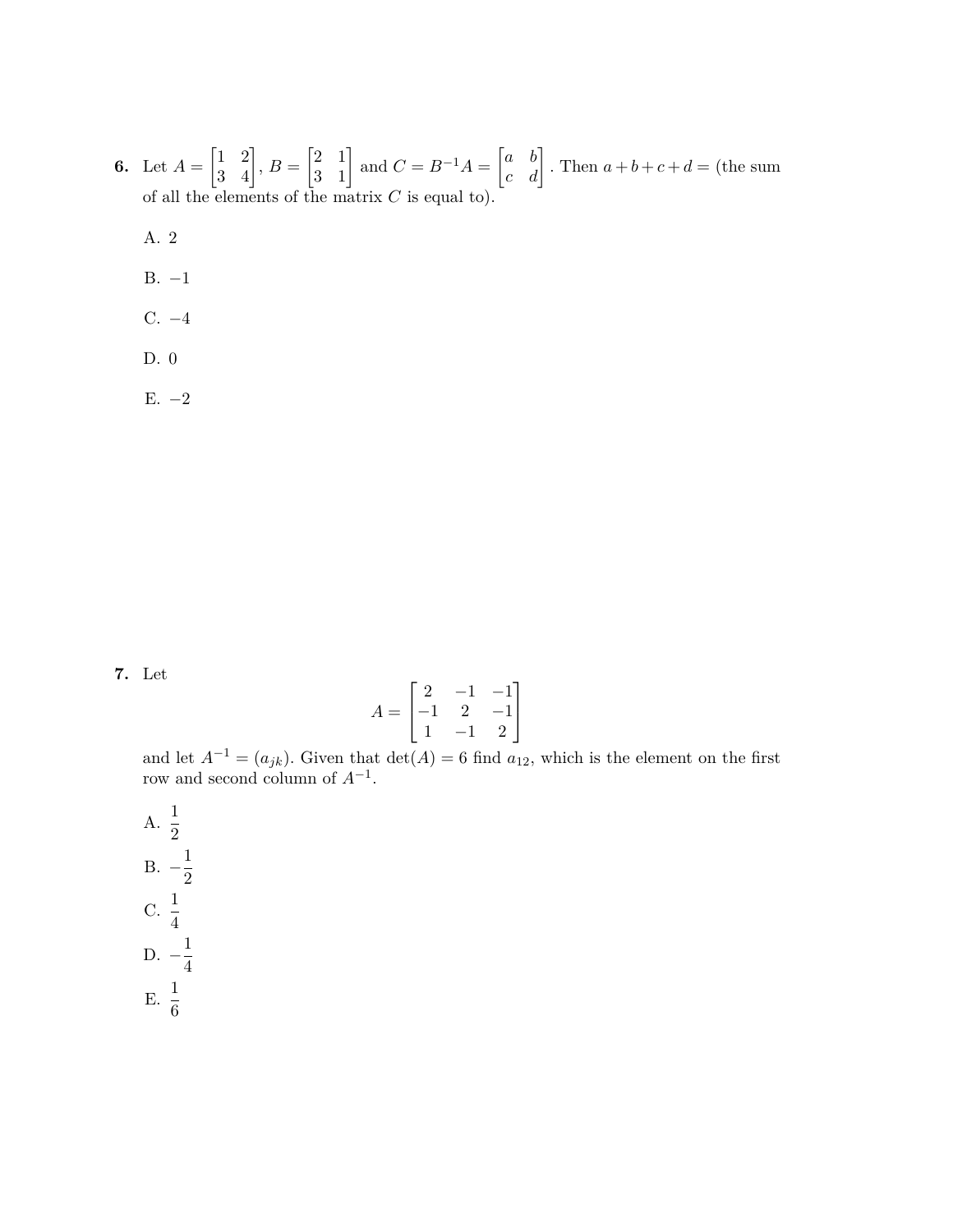**8.** One solution of the differential equation

$$
y^{(4)} + 2y^{(3)} + y'' + 2y' = 0
$$
  
is  $y_1(x) = e^{-2x}$ . Then the general solution is  
A.  $c_1 \sin x + c_2 \cos x + c_3 e^{-2x} + c_4$   
B.  $c_1 \sin x + c_2 \cos x + c_3 e^x + c_4 e^{-x}$   
C.  $c_1 \sin x + c_2 \cos x + c_3 e^{2x} + c_4 e^{-2x}$   
D.  $c_1 \sin x + c_2 e^x + c_3 e^{-x} + c_4$ 

E.  $c_1 \sin x + c_2 \cos x + c_3 e^{2x} + c_4 x$ 

**9.** Let *y* be the solution of the initial value problem

$$
x^{2}y'' - 2xy' = 0, \quad y(1) = 0, \quad y'(1) = 1.
$$

Find *y*(2).

A.  $y(2) = \frac{1}{4}$ B.  $y(2) = 2e$ C.  $y(2) = 3$ D.  $y(2) = \frac{7}{3}$ E.  $y(2) = \frac{5}{4}$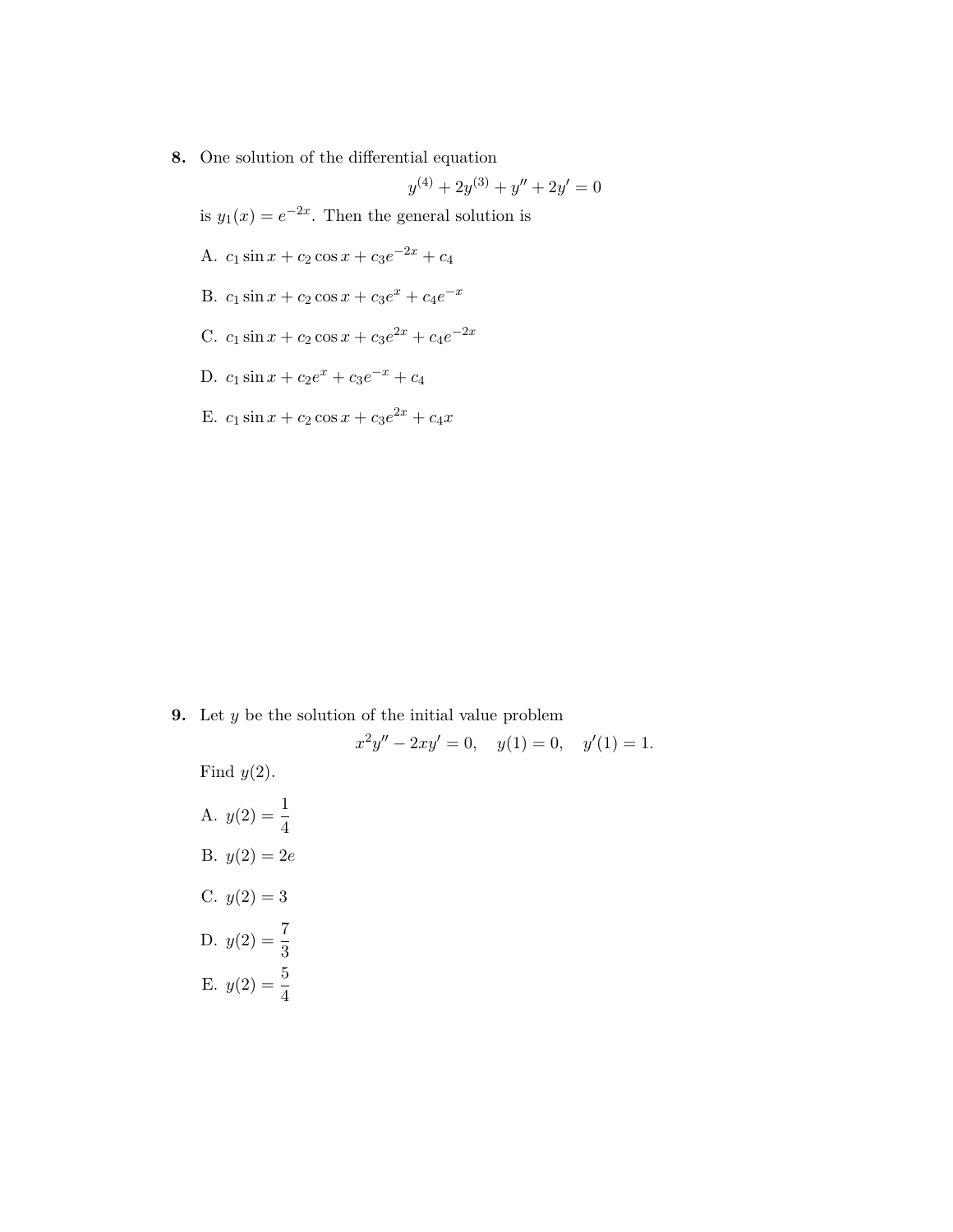# **10.** Evaluate the Wronskian determinant  $W(x)$  of four functions  $(\sin x, \cos x, \sin 2x, \cos 2x)$

at the point  $x = 0$ .

$$
A. W(0) = 0
$$

- B.  $W(0) = 18$
- C.  $W(0) = 2$
- D.  $W(0) = 10$

$$
\to. \ W(0)=-2
$$

**This test has one more page**